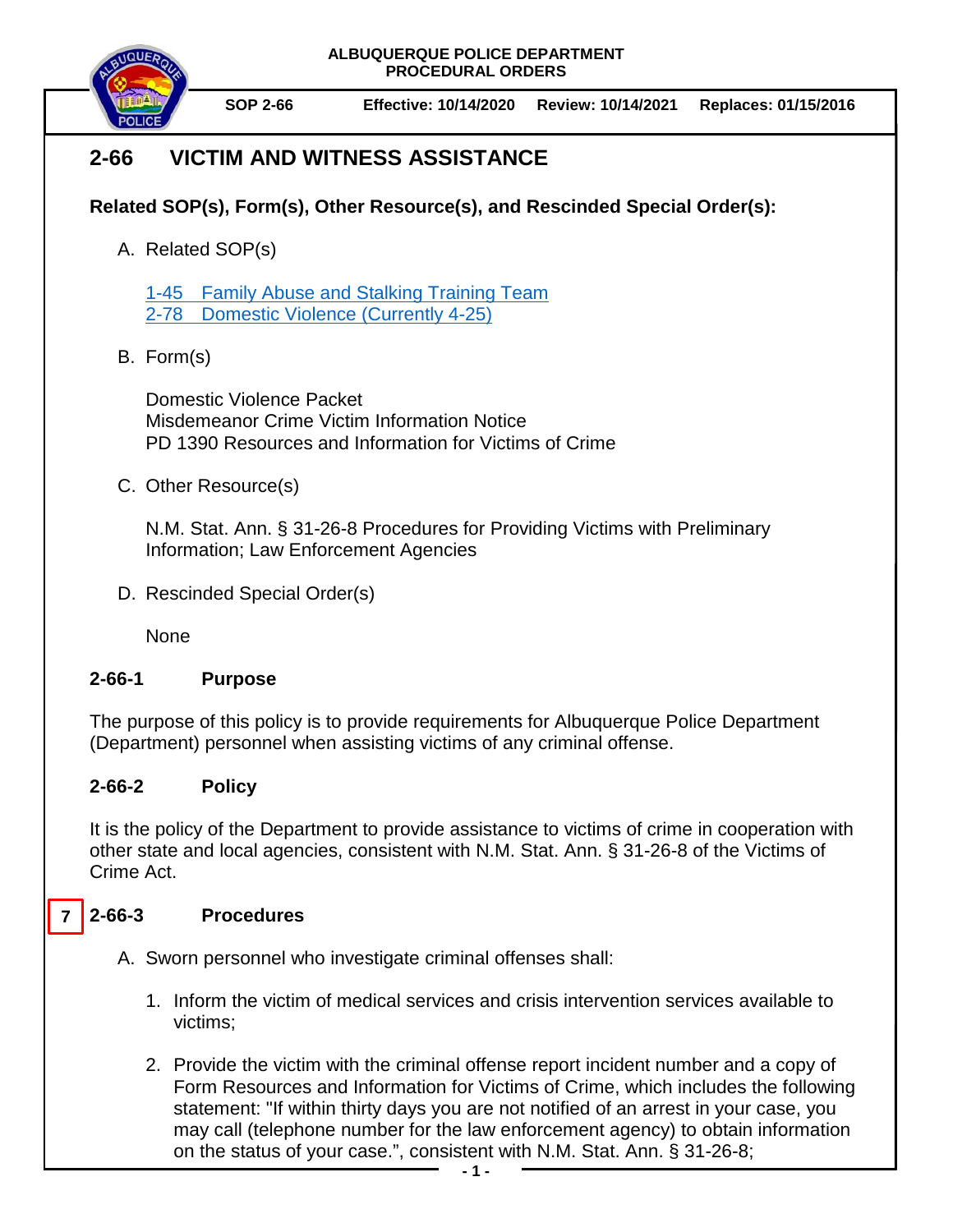**ALBUQUERQUE POLICE DEPARTMENT PROCEDURAL ORDERS**



**SOP 2-66 Effective: 10/14/2020 Review: 10/14/2021 Replaces: 01/15/2016**

- 3. Provide the victim with the phone number for the Bernalillo County District Attorney's Office (505-222-1099); and
- 4. Provide victims of sex crimes, domestic violence incidents, and stalking crimes the phone number to the Department's Family Advocacy Center (505-243-2333), as indicated in the Form Resources and Information for Victims of Crime.
- B. The victim may refuse to accept the Form Resources and Information for Victims of Crime.
- C. Confidentiality
	- 1. The confidentiality of victims and witnesses shall be maintained, and their role in case development shall be kept confidential to the extent consistent with applicable law.
- D. Information to Be Provided to Victims and Witnesses
	- 1. Preliminary Investigation
		- a. At the time the preliminary investigation is conducted, the primary sworn personnel shall provide the following information to the victim(s) and witness(es):
			- i. The sworn personnel's business card with the Incident Number in the Computed-Aided Dispatch (CAD) indicated on the back;
			- ii. Emergency and non-emergency phone numbers available twenty-four (24) hours a day:
				- 1. Police emergency phone number (911); and
				- 2. Police non-emergency phone number (505-242-COPS or 505-242- 2677).
			- iii. Police case follow-up information for the Criminal Investigations Division (CID) or the Department substations;
			- iv. A Domestic Violence Packet at domestic violence scenes, consistent with SOP Domestic Violence;
			- v. Misdemeanor Crime Victim Information Notice when a victim needs to file a private complaint or needs further guidance on misdemeanor crimes;
			- vi. A phone number report any additional information and/or to receive followup information about a case (i.e., CID or Department substation). This phone number should be indicated on the sworn personnel's business card;
			- vii. The District Attorney's Victim Impact Program phone number (505-841- 7020) to provide a manner for victims of crimes to contact a Program Advocate in domestic violence and sexual assault cases; and
				- 1. The advocates can provide comprehensive victim assistance that includes: emotional support; criminal justice information; assistance in filing Crime Victims Reparation applications for medical, funeral and